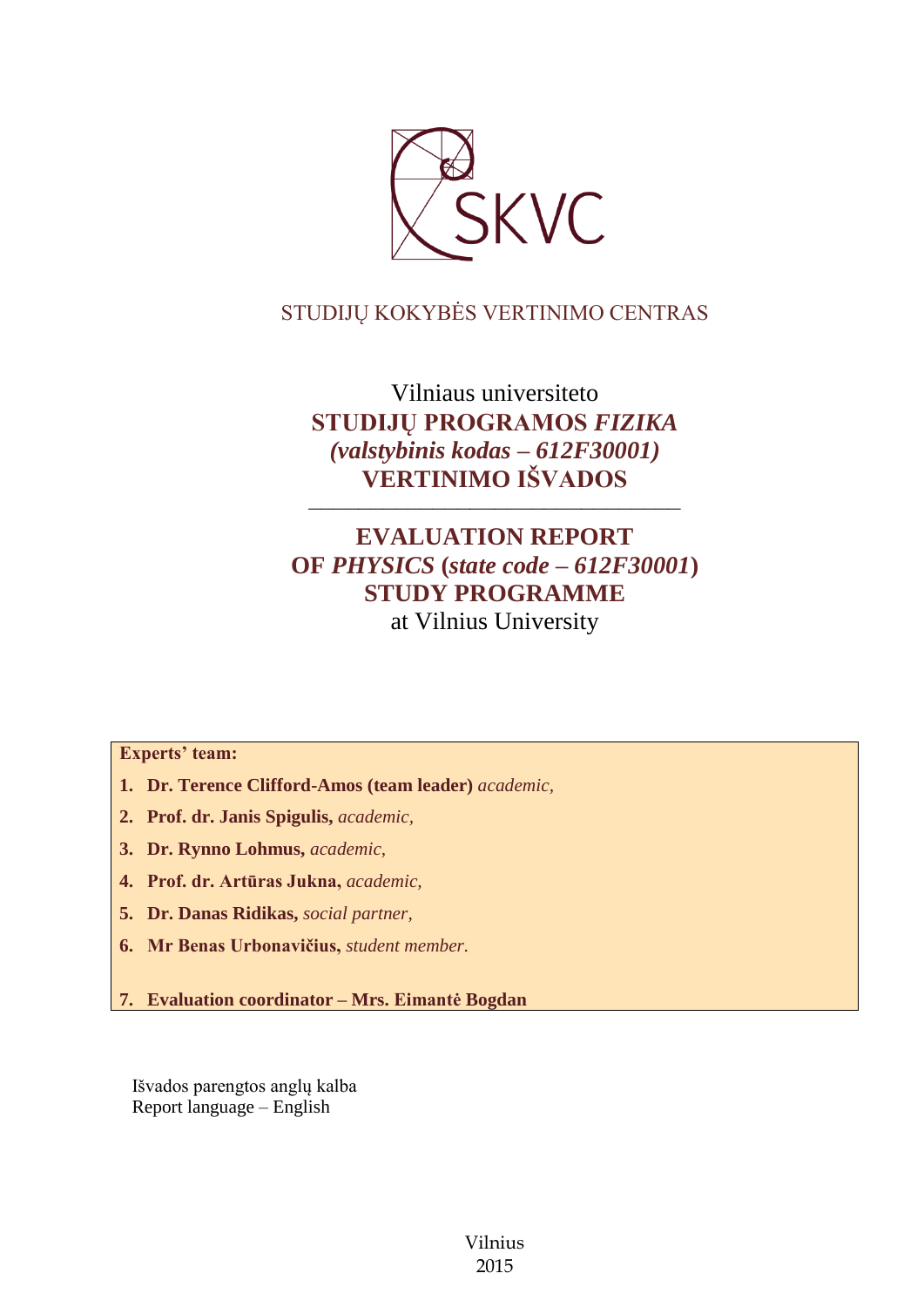# **DUOMENYS APIE ĮVERTINTĄ PROGRAMĄ**

| Studijų programos pavadinimas                           | Fizika                   |
|---------------------------------------------------------|--------------------------|
| Valstybinis kodas                                       | 612F30001                |
| Studijų sritis                                          | Fiziniai mokslai         |
| Studijų kryptis                                         | Fizika                   |
| Studijų programos rūšis                                 | Universitetinės studijos |
| Studijų pakopa                                          | Pirmoji                  |
| Studijų forma (trukmė metais)                           | Nuolatinė (4)            |
| Studijų programos apimtis kreditais                     | 240                      |
| Suteikiamas laipsnis ir (ar) profesinė<br>kvalifikacija | Fizikos bakalauras       |
| Studijų programos įregistravimo data                    | 1997-05-19, Nr. 565      |

## **INFORMATION ON EVALUATED STUDY PROGRAMME**

–––––––––––––––––––––––––––––––

| Title of the study programme                           | <b>Physics</b>             |
|--------------------------------------------------------|----------------------------|
| State code                                             | 612F30001                  |
| Study area                                             | <b>Physical Sciences</b>   |
| Study field                                            | Physics                    |
| Type of the study programme                            | University studies         |
| Study cycle                                            | First                      |
| Study mode (length in years)                           | Full-time (4)              |
| Volume of the study programme in credits               | 240                        |
| Degree and (or) professional qualifications<br>awarded | <b>Bachelor of Physics</b> |
| Date of registration of the study programme.           | 19-05-1997, No. 565        |

 $\odot$ Studijų kokybės vertinimo centras

The Centre for Quality Assessment in Higher Education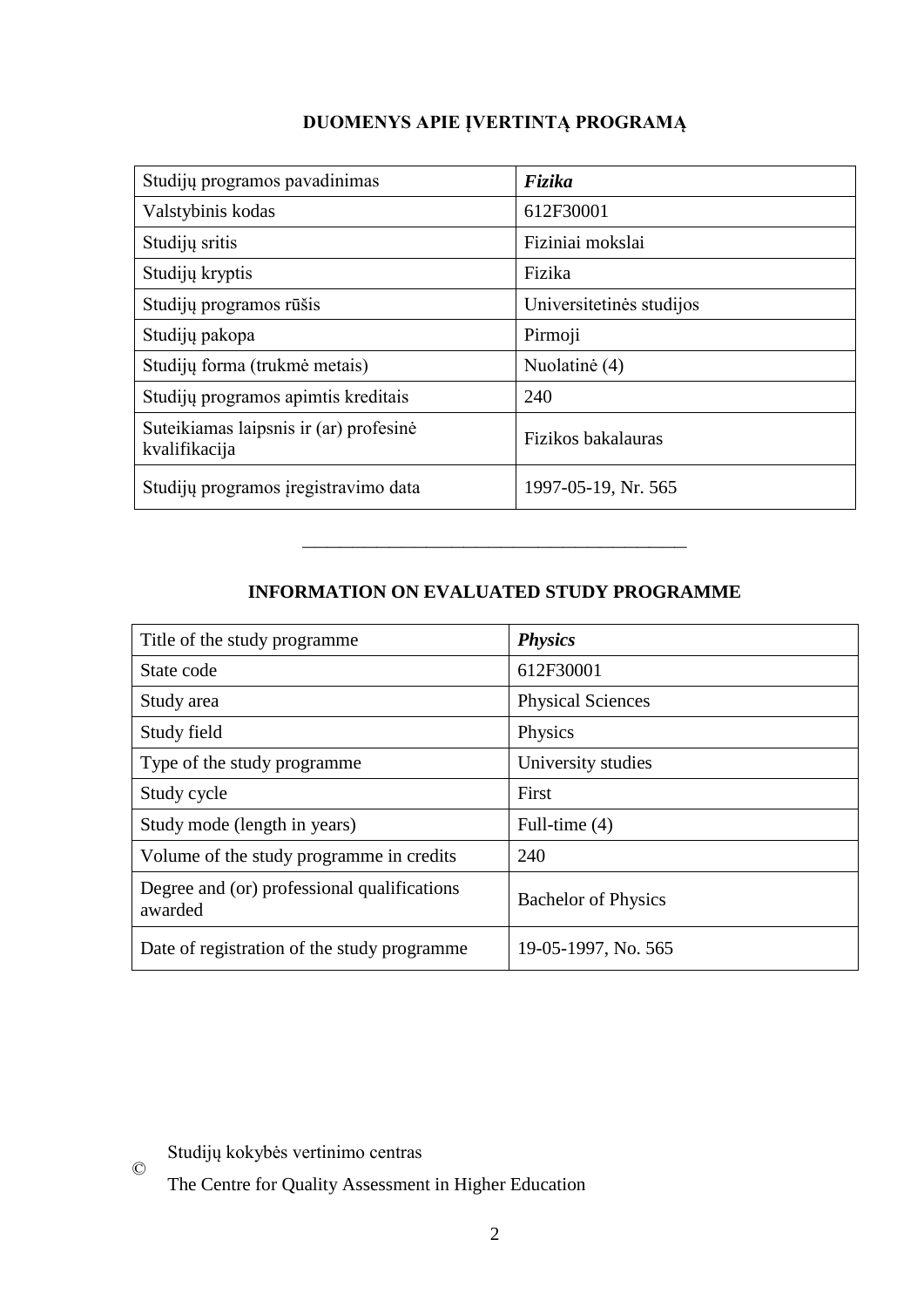| 1.1.                                                                        |  |
|-----------------------------------------------------------------------------|--|
| 1.2.                                                                        |  |
| Background of the HEI/Faculty/Study field/ Additional information 4<br>1.3. |  |
| 1.4.                                                                        |  |
|                                                                             |  |
|                                                                             |  |
|                                                                             |  |
|                                                                             |  |
|                                                                             |  |
|                                                                             |  |
|                                                                             |  |
|                                                                             |  |
|                                                                             |  |
|                                                                             |  |
|                                                                             |  |

# **CONTENTS**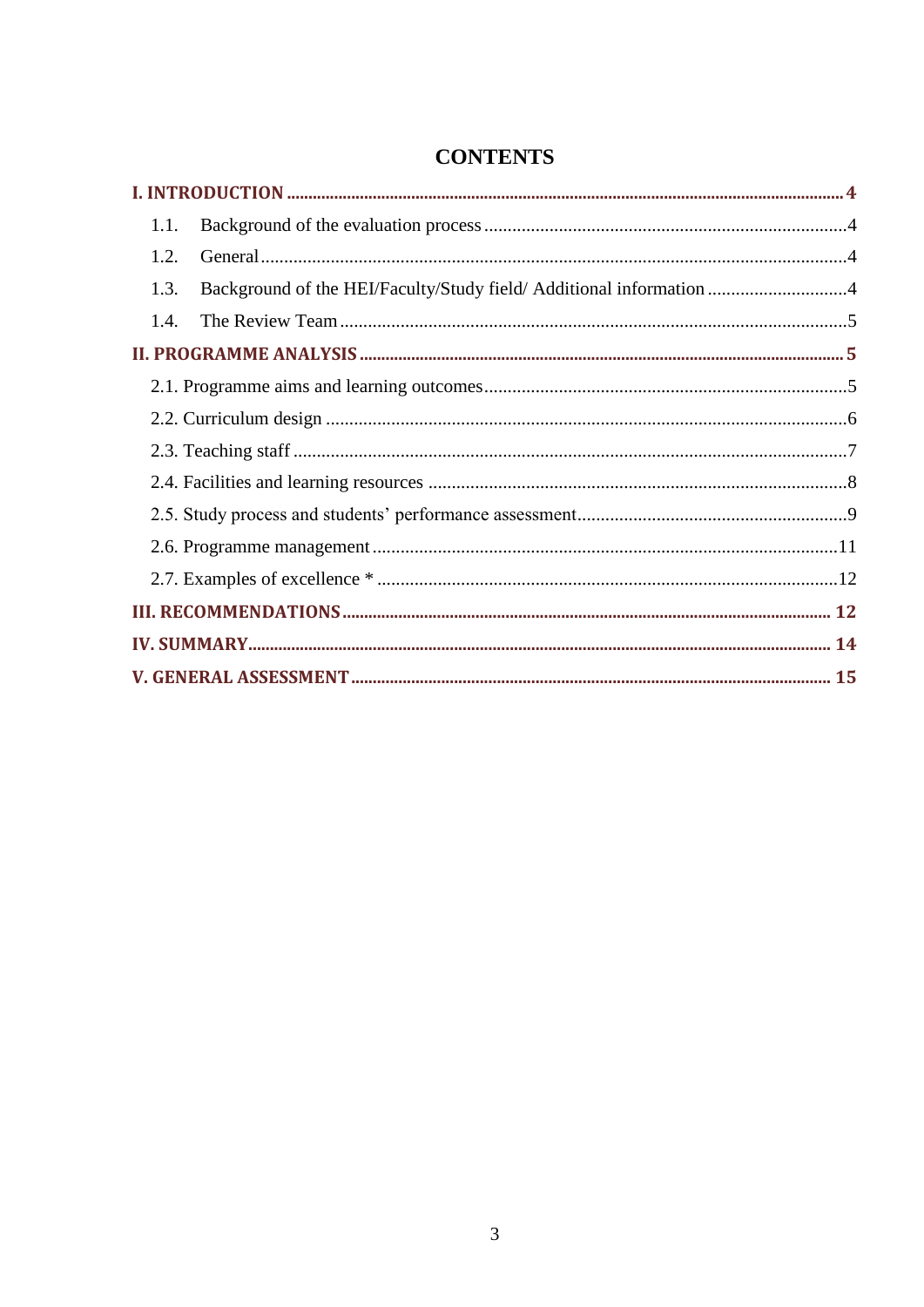#### <span id="page-3-0"></span>**I. INTRODUCTION**

#### <span id="page-3-1"></span>*1.1. Background of the evaluation process*

The evaluation of on-going study programmes is based on the **Methodology for evaluation of Higher Education study programmes,** approved by Order No 1-01-162 of 20 December 2010 of the Director of the Centre for Quality Assessment in Higher Education (hereafter – SKVC).

The evaluation is intended to help higher education institutions to constantly improve their study programmes and to inform the public about the quality of studies.

The evaluation process consists of the main following stages: *1) self-evaluation and selfevaluation report prepared by Higher Education Institution (hereafter – HEI); 2) visit of the review team at the higher education institution; 3) production of the evaluation report by the review team and its publication; 4) follow-up activities.* 

On the basis of external evaluation report of the study programme SKVC takes a decision to accredit study programme either for 6 years or for 3 years. If the programme evaluation is negative such a programme is not accredited.

The programme is **accredited for 6 years** if all evaluation areas are evaluated as "very good" (4 points) or "good" (3 points).

The programme is **accredited for 3 years** if none of the areas was evaluated as "unsatisfactory" (1 point) and at least one evaluation area was evaluated as "satisfactory" (2 points).

The programme **is not accredited** if at least one of evaluation areas was evaluated as "unsatisfactory" (1 point).

#### <span id="page-3-2"></span>*1.2. General*

The Application documentation submitted by the HEI follows the outline recommended by the SKVC. Along with the self-evaluation report and annexes, the following additional documents have been provided by the HEI before, during and/or after the site-visit:

| No. | Name of the document                                                       |
|-----|----------------------------------------------------------------------------|
|     | Minutes of the Study Programme Committee meeting at 11/09/2015 (unsigned). |

#### <span id="page-3-3"></span>*1.3. Background of the HEI/Faculty/Study field/ Additional information*

The study programme of *Physics* is administered by the Faculty of Physics who operate the study programme in relation to contemporary trends of science development and also the labour market needs. Both a history of practice and scientific potential developed by the Faculty have educated and trained physicists to be top specialists in the physical sciences' field. Showcasing a study programme in high-velocity physical science, traditions together with the history of the physics studies and science in Vilnius University, is attractive to the youth of today; and students are keen and proud to be a part of research of global level. Registered in 1997, the study programme of *Physic*s today is reviewed, complemented and improved on a regular evaluative basis. An external evaluation of the programme was carried out in 2008, at which time the programme was accredited unconditionally. The changes of programme course units and equipment are discussed in the chapter, "Programme analysis". This Self-Evaluation Report (SER) was discussed in the Study Programme Committee, the Department of Quantum Electronics and during the meeting of heads of the departments of the Physics Faculty. Eleven staff members and three students were responsible for its composition and compilation. While it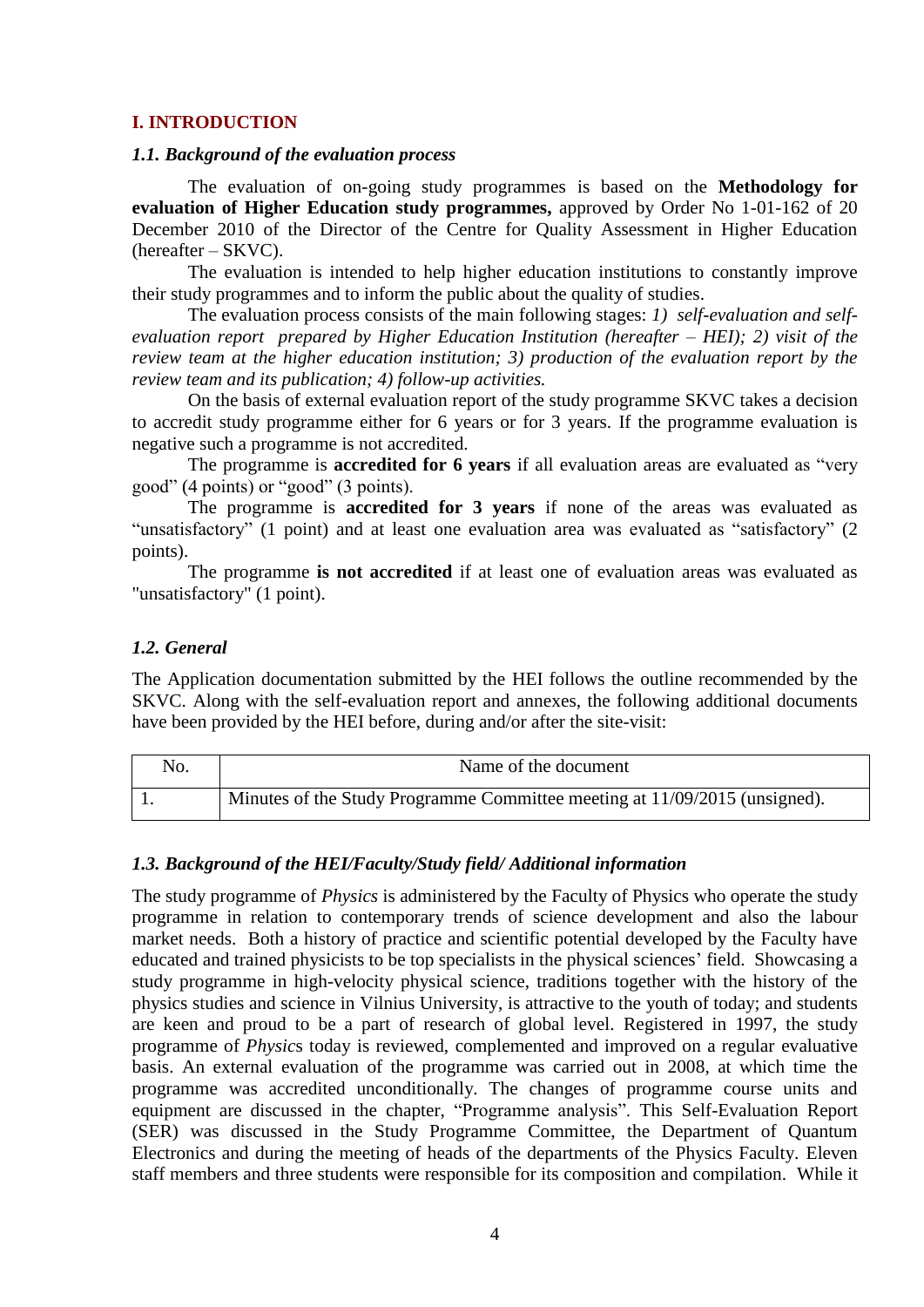is not wholly clear in the SER which material changes have taken place in accordance with and in relation to, the evaluation of 2008, the programme was as that date accredited unconditionally.

The Review Team had the opportunity to visit the laboratories, classrooms and library and familiarized themselves with a number of documents and with students' final theses, presented by University representatives. All personnel involved in the process of evaluation were open and cooperative and both staff and students were articulate in the English language. The Review Team would like to thank everyone involved in organizing the event and participating in the meetings. After the visit, the Review Team discussed and agreed the content of this report, which represents its consensual view.

## <span id="page-4-0"></span>*1.4. The Review Team*

The Review Team was completed according *Description of experts' recruitment*, approved by order No. 1-01-151 of Acting Director of the Centre for Quality Assessment in Higher Education. The Review Visit to HEI was conducted by the team on 8/9 October*, 2015.*

- **1. Dr. Terence Clifford-Amos (team leader)** *academic,* Université Catholique de Lille/International Consultant, UK.
- **2. Prof. dr. Janis Spigulis,** *academic,* University of Latvia, professor of Physics Department, Latvia.
- **3. Dr. Rynno Lohmus,** *academic,* University of Tartu, Senior Research Fellow, Institute of Physics, Estonia.
- **4. Prof. dr. Artūras Jukna,** *academic,* Vilnius Gediminas Technical University, Head of Department of Physics, Lithuania.
- **5. Dr. Danas Ridikas,** *social partner,* Research Reactor officer, IAEA, Austria.
- **6. Mr Benas Urbonavičius,** *student member* (PhD), Kaunas University of Technology, Lithuania.

## <span id="page-4-1"></span>**II. PROGRAMME ANALYSIS**

#### <span id="page-4-2"></span>*2.1. Programme aims and learning outcomes*

Programme learning outcomes, which are clear, incisive and accurately set at the Bologna first cycle are implemented through the main broad aim of the study programme and are realised and achieved through the study modules, the aims and learning outcomes of which are distilled from the programme aims and learning outcome structures (SER: A-D respectively). The programme *Physics BA* evinces a very broad aim, embracing the training of specialists who are able to meet international standards and who are capable of pursuing master and doctoral studies. Fundamental knowledge of physics, early research experience and professional work enable graduates to pursue and contribute to international cooperation towards developing the science of physics, the generation of new ideas and the solving of physical and technological problems in Lithuania as effectively as their high-level knowledge and skills permit. (SER, 2.1, 7) The learning outcomes, which address cognitive domains in learning, personal and professional development, ethical dimensions, comparative professional systems, qualitative and quantitative skills, communication (and the psychological concomitants appropriate to the understanding of communicative processes), language and creative skills, self-development and the skills required for evaluation and responsiveness appropriate to the field and beyond, are refined, appropriately focused and interfaced in the respective subject areas, of which there are 50, including work placement and electives.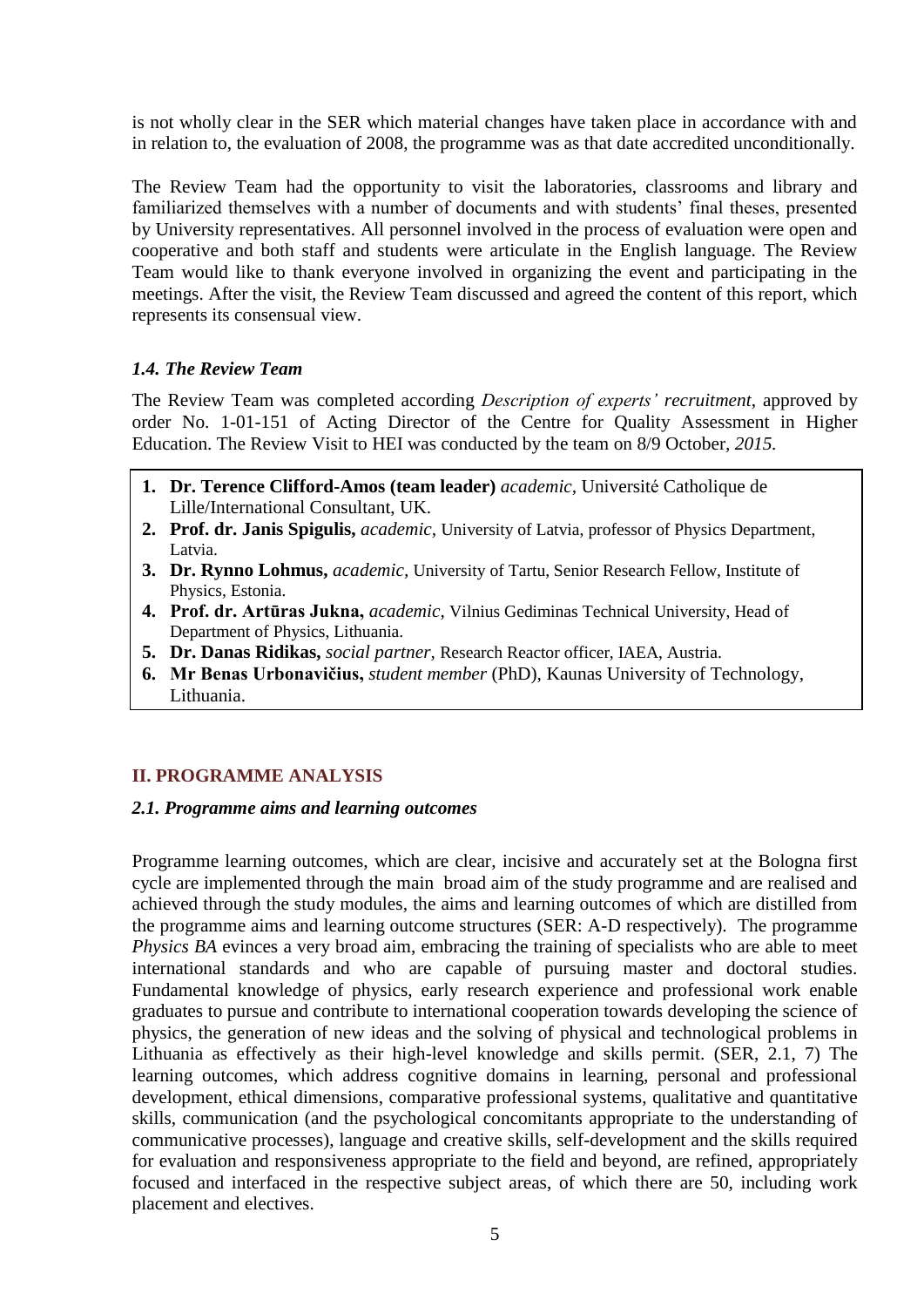Programme aims and learning outcomes were framed according to the Dublin Descriptors, the Resolution No. 535 of May 4, 2010 of the Government of the Republic of Lithuania "On Approval of the Description of Lithuanian Qualifications Framework", the Decree No. V-2212 of November 21, 2011 of the Minister of Education and Science of the Republic of Lithuania "On Approval of the Description of Study Cycles". (SER, 2.1, 7)

The broad aims, the necessary skills, the demands and specialisms of study process and learning outcomes are published on the Internet (in Lithuanian): [http://www.vu.lt/studijos/apie](http://www.vu.lt/studijos/apie-studijas/studiju-programos)[studijas/studiju-programos](http://www.vu.lt/studijos/apie-studijas/studiju-programos) Both websites of Vilnius University and the Physics Faculty contain special sections for students and applicants: [http://www.vu.lt/lt/studijos/http://www.vu.lt/en/studies/http://www.ff.vu.lt/studijos/stojantiesiem](http://www.vu.lt/lt/studijos/http:/www.vu.lt/en/studies/http:/www.ff.vu.lt/studijos/stojantiesiems/bakalauro-studijos) [s/bakalauro-studijos](http://www.vu.lt/lt/studijos/http:/www.vu.lt/en/studies/http:/www.ff.vu.lt/studijos/stojantiesiems/bakalauro-studijos) A facility for questions about the study programme is also available online [http://www.vu.lt/kviecia/klausk/kreipkis.](http://www.vu.lt/kviecia/klausk/kreipkis) (SER, 2.1, 11)

The first-cycle study programme, *Physics,* achieves and sustains wide outcomes relating to the destination of the faculty's talented graduates who, for example, successfully work in research institutions, schools and gymnasiums, various spheres of economy and trade, banks and insurance companies. (SER, 1, 3) The faculty is confident that high-level specialists of physical sciences are trained during the programme and that such specialists meet the needs of European countries and can successfully compete in both Lithuanian and international markets. Moreover, as the SER states, graduates are able to work in research institutions and operate successfully in state-of-the-art facilities and performance. (SER, 2.1, 11)

Long-term experience in physics, mathematics, computing and biophysics in Vilnius University in relation to bachelor study programmes of foreign universities and recommendations of international organizations, provides evidence of soundness both in the national and comparative senses of what levelness means in academic study. There is evidence to suggest that studies in this programme are at the high end of Bologna first cycle and that graduates are soundlyequipped for further study, research and professional engagement. During interviews with students it became clear that they were aware of learning outcomes and their relevance and application to their studies. While some teaching staff felt that learning outcomes could be a challenge, if not a burden to compose and realise, many saw their benefits, and indeed as part of the entire SER portfolio, appreciated the new opportunities for reflection and revision.

That the faculty recognises a broad study (physics) cannot cover everything possible is an understandable evaluation. (SER, 2.1, 11) The study of physics however comprises fifty interrelated subjects, the learning outcomes of which readily operate at Bologna level 1. The qualification offered is therefore appropriately representative of the content and is both contextually and universally appropriate and discerningly understood. The Review Team considers the aims and learning outcomes to be exemplary.

## <span id="page-5-0"></span>*2.2. Curriculum design*

With regard to legal requirements, relating to academic credit allocation, core and elective subjects, final project and student placement, Table 4 of the SER sets out the compliance of the study programme plan to the decrees No. V-501, No. V-1190, No. V-232 of the Minister of Education and Science of the Republic of Lithuania.

On examining the subject modules in Appendix 1, the Review Team found that they have both academic independence and independent properties and comprise a balanced programme without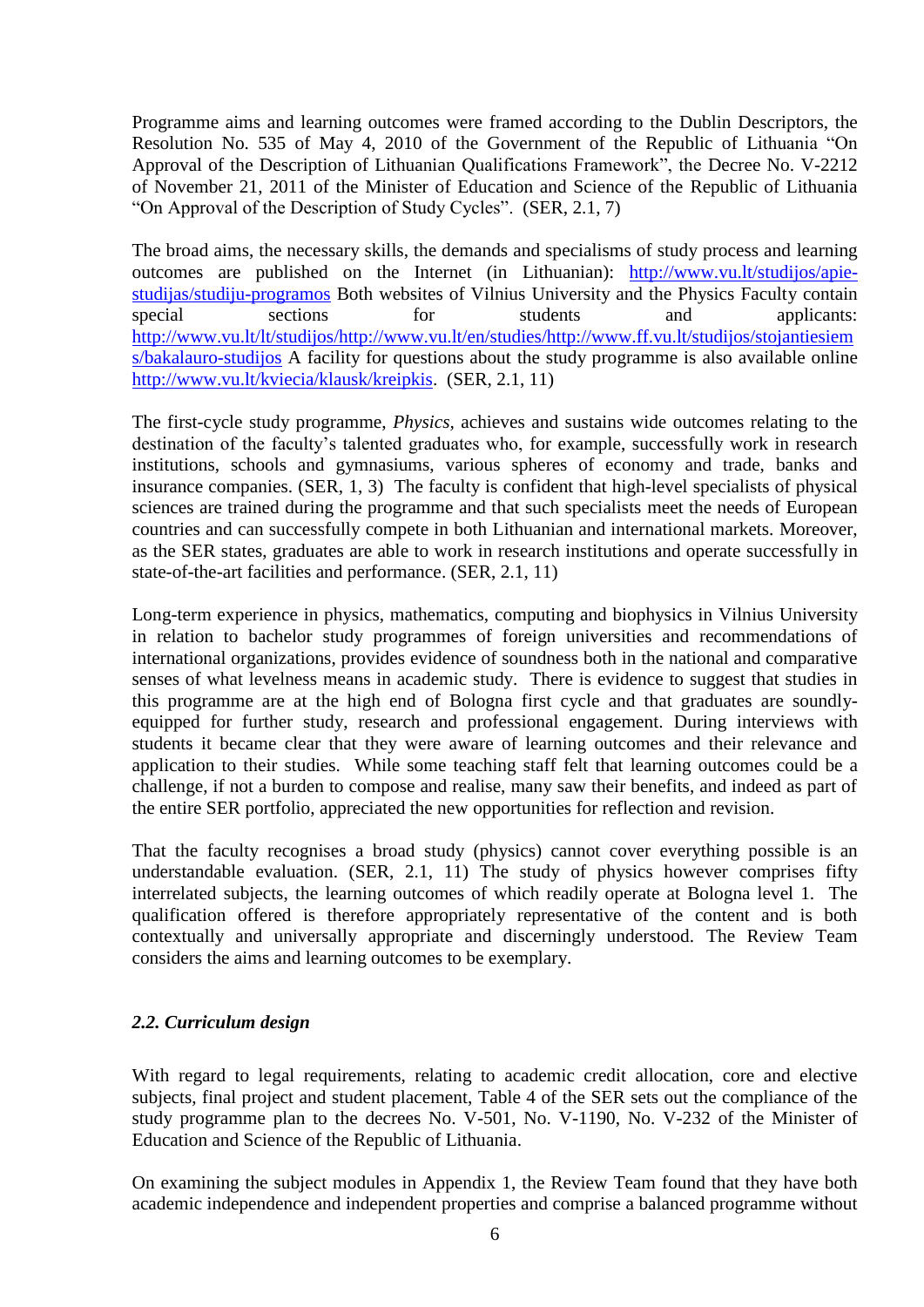repetition. The overall programme neither repeats nor excessively weights particular modules, one to another.

The content of the subjects is consistent with the type and level of studies in a modern first-cycle programme encompassing physics. There is a closely-scaled match between content and methods, towards achieving the intended learning outcomes, as illustrated both in overall programme and in subject modules. The scope is readily sufficient, though, as might be expected in a high-achieving traditional university; some programme content and the learning outcomes seem particularly geared at rather high levels. For example, in *Molecular Spectroscopy,* in the final semester, how far will students be able to 'employ independently UV-Vis absorption, infrared absorption and Raman scattering spectral methods in structural analysis of materials'? (Appendix 1). Elsewhere, the learning outcomes complement high-level achievement with an appropriate utilitarian emphasis. The stocked, well-accommodated programme endeavours to be progressive and reflects particular elements of a modern physics multi-disciplinarity, which includes languages, general education and elements of philosophy and psychology sociology.

There are links between the programme learning outcomes and the module learning outcomes which lead and support the subject content. The subject content and teaching methods, either covertly or overtly, confidently illustrate how the intended learning outcomes may be achieved. To the benefit of student learning, lecturers have developed a number of teaching aids and have made the 'content of the delivered course units more accessible and understandable for students'. (SER, 2.2, 12) Physics is one of 6 programmes at Bachelor level in VU and is of 4 years duration with a volume of 240 credits. The average number of contact hours of the teaching staff of the programme is 79 hours and as of  $1<sup>st</sup>$  September 2014, there were 112 students in the study programme of Physics (over all semesters). The staff student ratio therefore is 2.6 students per teacher. There is a better age distribution since the last evaluation.

The generally comprehensive, and well-rounded learning outcomes are realisable through the technically robust and varied programme module content.

That laser-physics, electronics, atomic and molecular theory, semi-conductor physics comprise the advanced elements of the programme, might assume the status of 'some' latest thinking in science and technology. However and moreover, latest developments related to this study programme are the cooperative research projects: *Innovative high power laser system based on polycrystalline nd:yag for marking, engraving, cutting and micro-drilling metal surfaces (NOVIGLAS), European Defense Agency: Explosive detection - Spectroscopy, Terahertz technology and Radar (E-STAR), Fundamental and Applied Electromagnetics of Nano-Carbons (FAEMCAR)*, to name a few illustrated to the Review Team Experience gained during these developments certainly enriches the study subjects with newest techniques in physics.

## <span id="page-6-0"></span>*2.3. Teaching staff*

There are forty-four teachers, who are mainly at Vilnius University and who have on average twenty-five years' practical work experience, and on average pedagogical experience of fifteen years. Sixteen hold the title of professor, nineteen are associate professors, and nine are assistants (SER Table 5). Nearly 100% hold a doctoral qualification, thus meeting the legal requirements for teaching staff. The high-level qualifications held should confidently ensure the learning outcomes. Since the staff student ratio is optimal (outlined above) the number of teaching staff should comfortably ensure the learning outcomes. Renewal of teaching staff is important and ongoing for academic reasons and also in maintaining a good age balance. Across the programmes staff regard themselves as colleagues rather than competitors.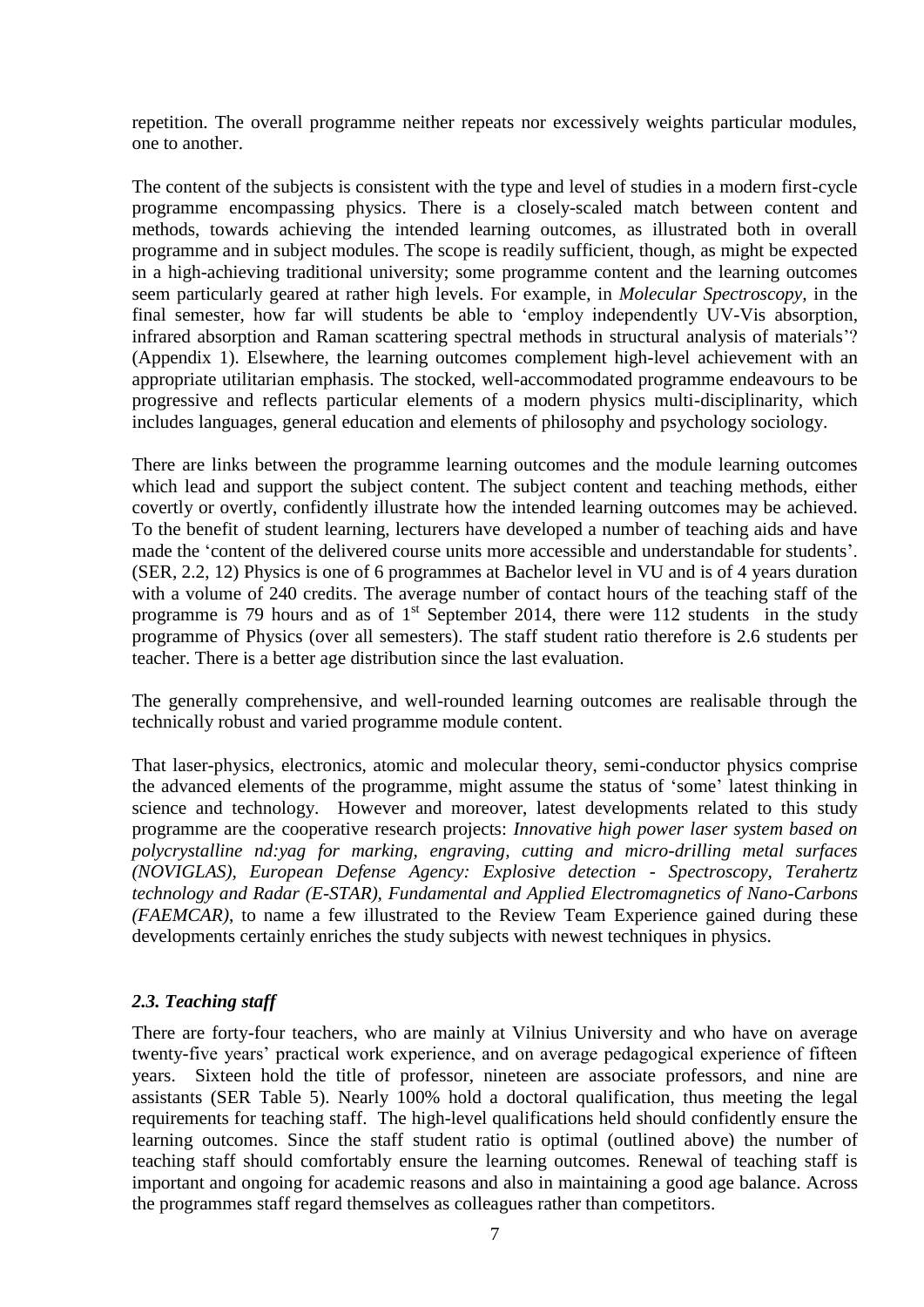Besides the pedagogical work in which the teaching staff undertake, they are obliged to carry out research, participate in research projects of the Lithuanian Research Council and make contributions to various other international projects. Research activities and methodological projects directly inform teachers' professional development. Teaching staff were/are related to several international cooperative research projects. (VU webpage: http://www.vu.lt/en/studijos/58-research/index.php?option=com\_content&view=article&id=179) Research outcomes are commonly operational in terms of research-informed teaching. Recent cooperative projects gives great incentive to use gained experience not only in future research, but in teaching as well, to introduce students to newest measurement techniques in surface preparation and spectroscopy, as well as new developments in the field of laser physics.

All teachers contributing to the study programme of *Physics* contribute to scientific conferences in Lithuania and abroad, as their CVs attest (SER, 2.3, 23; appendix 3). However, some staff development is recommended in terms of modern teaching and assessment techniques, which the Review Team believes will balance, if not enhance the current traditions of teaching methodologies and their emphasis. Some pedagogical training is also recommended for lab technicians in terms of the work they do with students.

Monographs, papers, overseas visits and internships reveal a highly-qualified and involved teaching staff, pushing at the frontiers of knowledge in their research work who are also incorporating and disseminating their outcomes in terms of programme teaching activities. This means that there is evidence of teaching which engages with current and relevant international developments, often gleaned from current journal publications as well as engagement with the above-mentioned research-informed teaching, of which examples were narrated to the Review Team during interviews.

## <span id="page-7-0"></span>*2.4. Facilities and learning resources*

The study programme, *Physics,* mostly uses the facilities and learning resources of Faculty of Physics as well as VU Centre of Information Technology Development for computer-related courses. The Auditorium of the Faculty of Physics meets the requirements of modern teaching (equipped with computers, projector, and wireless internet access). (SER, 2.4, 28) Its capacities are generally sufficient for lectures and students' practical work; although with some small laboratories (e.g., Teaching laboratory of Atomic and Nuclear Physics  $II = 1$  student place), there may be occasional scheduling problems which need some attention.

The Faculty of Physics has recently invested over 555 thousand EUR in research and teaching equipment renovation in the last 5 years. (SER, 2.4, 29). As a result, the Faculty of Physics can provide a very good infrastructure for the laboratory teaching. There are also sufficient laboratory consumables and equipment for the research of the students due to a number of wellfunded research and EU structural fund projects. In 2011 a cooperation agreement between Vilnius University and the Centre for Physical Sciences and Technology was signed that allows for cooperation in the study programmes, permitting students to use the scientific laboratory equipment, perform placement and final theses of their studies. (SER, 2.4, 31)

Almost all the students of the study programme of *Physics* (over 95%) perform their work placement at VU, Centre for Physical Sciences and Technology (CPST) and Laser Research Centre. Students, who perform their practice placement at the University itself, usually perform it at the laboratory of their final thesis supervisor (SER, 2.4, 30).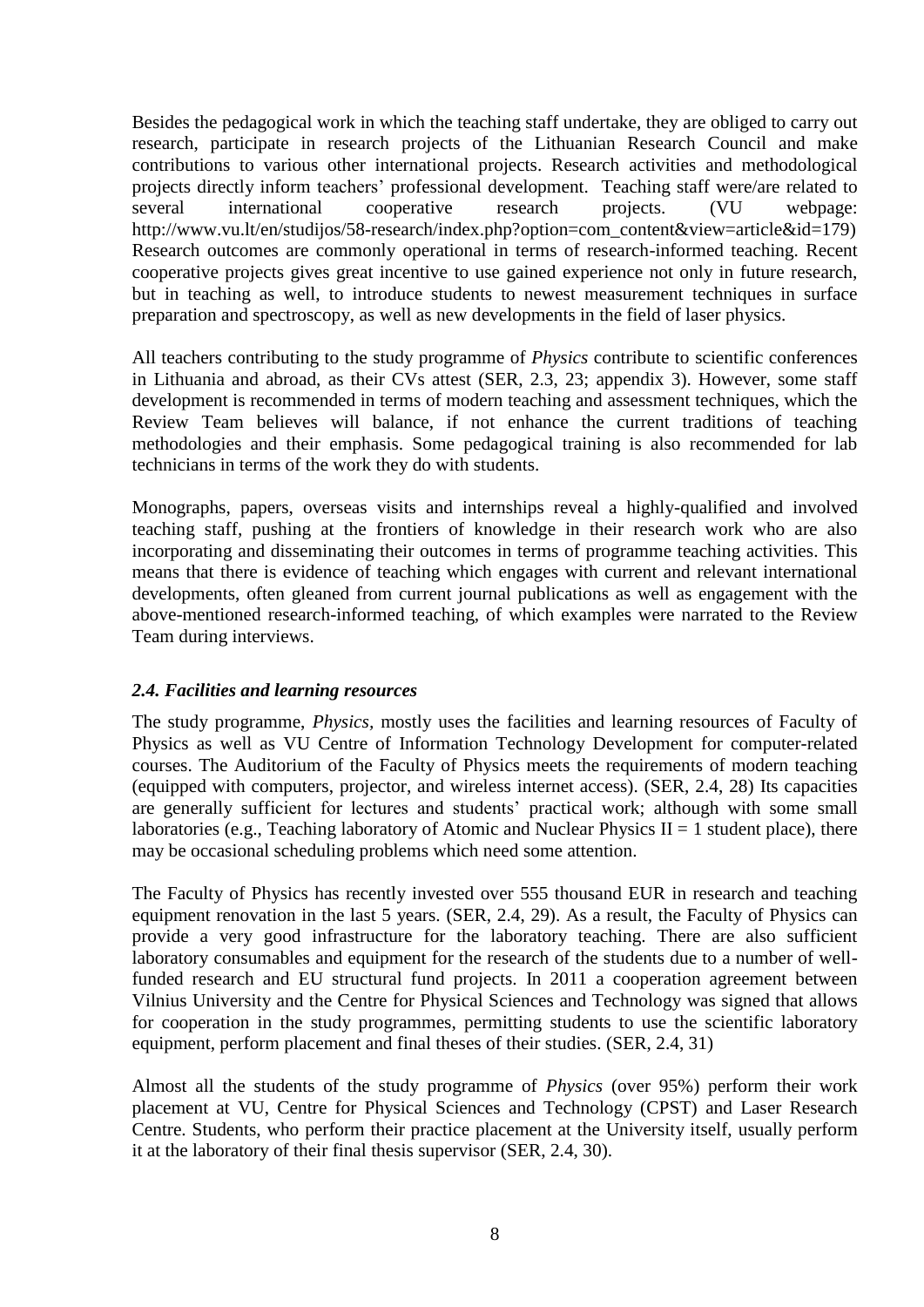In 2013, the National Open Access Scholarly Communication and Information Centre was opened. Students have gained full access to the Library resources (books, journals, databases) from which any computer can be connected to the University network. Access to the resources from outside the University can be granted by the use of VPN. This also facilitates the use of ebooks. The VU library fund of books necessary for Physics Faculty students is constituted of more than 45 thousand units of documents, more than 30 thousand, out of which are books and 15 thousand are research periodicals. There is an exhibition of the newest books. The library fund can be used by all VU students, teachers and employees. The University subscribes to over 15 of the most important scientific databases. (SER, 2.4, 33) Students and staff can be rightly proud of the state-of-the-art library, its exceptional appointments, bespoke facilities and overall command of student academic needs. That school students, levels 10 and 11 are invited to 'taster sessions' in the laboratories is excellent practice in the quest to popularise science among students and motivate the school graduates to join the University. It was noted, impressively, that the Dean himself visits schools and delivers some teaching.

Overall, the facilities for teaching and learning and research laboratories are of excellent quality and more than sufficient for successful implementation of the programme.

### <span id="page-8-0"></span>*2.5. Study process and students' performance assessment*

Admission of students to the programme is competitive and based on grades in secondary school maturity examination and annual scores. The admission score is mainly based on physics, mathematics, Lithuanian and one extra subject final exam scores. Additional points are added for exceptionally bright pupils who had participated as Physics Olympiads. (SER, 2.5, 37) In 2014, the admission score calculation scheme was changed to 1-10 scale from the previously used 1-20 scale. There is no entrance examination, but there is a minimum admission score of 3. Information related to admission can be accessed through the University's website as well as the Joint Admission Network Association of Lithuanian Higher Education (LAMABPO) informational websites and booklets. (SER, 2.5, 37)

There is a prominent competition during the admission to the programme with student/placement ration fluctuating from 0.8 to 1.3. This is also backed up by the fact that admission scores of the students are high with an average score of 7.99 out of 10 possible in 2014. (SER, 2.5, 39-40) These figures indicate that the programme is popular and is able to attract strong students. The admission rules are consistent with the nature of the studies and skills required from the students.

There is a noticeable drop-out rate, with up 44% of the admitted students failing to finish to programme. (SER, 2.5, 42-43) The most prominent reason (based on the SER (SER, 2.5, 44)) for such a drop-out rate is academic debt. Although during on-site interview with the students it was mentioned that this drop-out rate can also be related to the lack of individual consultations from the teaching staff, especially regarding the practical lectures. A lack of motivation in some first year students was also mentioned during student interviews.

Lectures, seminars, laboratory works and discussions and projects performed in groups, and more individual work, such as presentations and project work form the teaching base. Often the courses combine theory with practical or experimental work which is mandatory for a programme related to physics. Furthermore, the students are given good possibilities to undertake research practice in the laboratories of the units participating in the programme, and sometimes even be recruited as junior staff in projects supported by external funds. (Annex 1 (Course descriptions), SER 2.5, 53-54)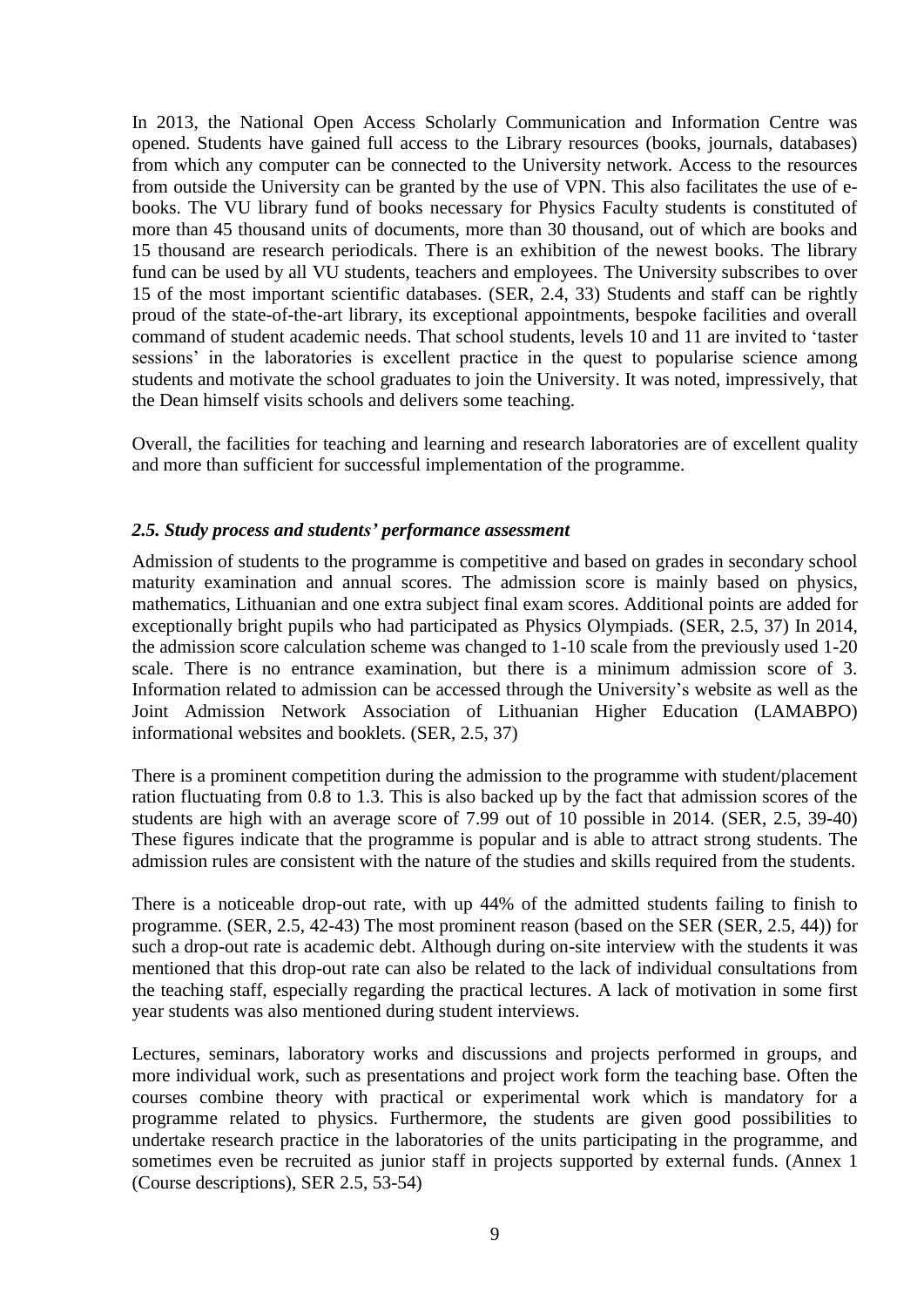Motivated students can begin research early on – as early as 3rd semester. Participation in scientific conferences is popular amongst students. This shows that students are highly motivated and that the teaching staff gladly accepts and motivates students to join research groups. (SER 2.5 53-54)

Students can seek various financial support. There are scholarships for mobility as well as social scholarships for students from poor backgrounds. Up to this date all students that met the requirements for a social scholarship have obtained it. Disabled students can obtain financial support as well. Various student-driven activities (organizations, clubs and events) within the University provide an important boost of morale and social support. Studies are undertaken in well-equipped learning facilities and students have access to internet everywhere and can use various sports facilities (including swimming pool), as well as living in University dormitories during their studies. (SER, 2.5, 55+58)

An important part of the studies is the Final Thesis, under the supervision of a senior staff member. During the preparation, students have to use previously gained skills and knowledge as well as improve upon them. The Final Thesis is defended at the end of the studies. (SER, 2.5, 51)

The programme team should seriously consider changes in the requirements/evaluation of practical work and final thesis work, so there is no issue in attributing the credits twice for some parts of the same work. This matter was discussed on-site with a senior member of staff and the Dean of the Faculty by providing clear evidence through comparison some reports of practical work and final thesis work. The programme team should also ensure that theoretical work should be consistently related to practical applications where relevant and possible.

The students´ performance is assessed by diverse methods in more than half of the study subjects, sometimes combining feedback and evaluation during the course with examinations as a summative assessment. However, some course subject have just an examination (*Basics of Law, Computer application II, General Physics III, General Physics IV, History of Civilizations, Theoretical mechanics, Theory of Atoms, Computer controlled physical experiment, Informatics*). During the scrutiny of some study subjects (*Fundamentals of Photonics, General Physics III, Theoretical mechanics, Theory of Atoms)* the examination structure was found to be lacking. Having just 2-3 theoretical questions (and in some cases practical problems) which according to students, requires learning by heart rather than the achievement of full understanding.

Other study subjects have a large emphasis on a theoretical knowledge assessment examination with weighting factors of 70-80%, while the rest of the final mark (20-30%) is the assessment of laboratory work. Such situations can be found in several study subjects such as: *Computer applications I, Energy and Environment, Fundamentals of Photonics, General Physics V, Laser Physics, Molecular spectroscopy, Physics of Waves.* The Study subject *Computer controlled physical experiment* does have laboratory work in its description, but the final mark does not include the assessments of such works. Two study subjects either had no, or unclear student assessment evaluation criteria: *History of Physics, Algebra and Geometry.* (Annex 1 (Course descriptions)).

During on-site interview with the students it was openly expressed that some of the study subject's content is outdated, such as *Computer Applications I/II*. That some of the mandatory general subjects like History of Civilizations was not seen by some students as being of great importance and could be replaced with a subject for minor studies, such as Pedagogy. During the same interview it was expressed that the possibility to choose minor degree studies in Pedagogy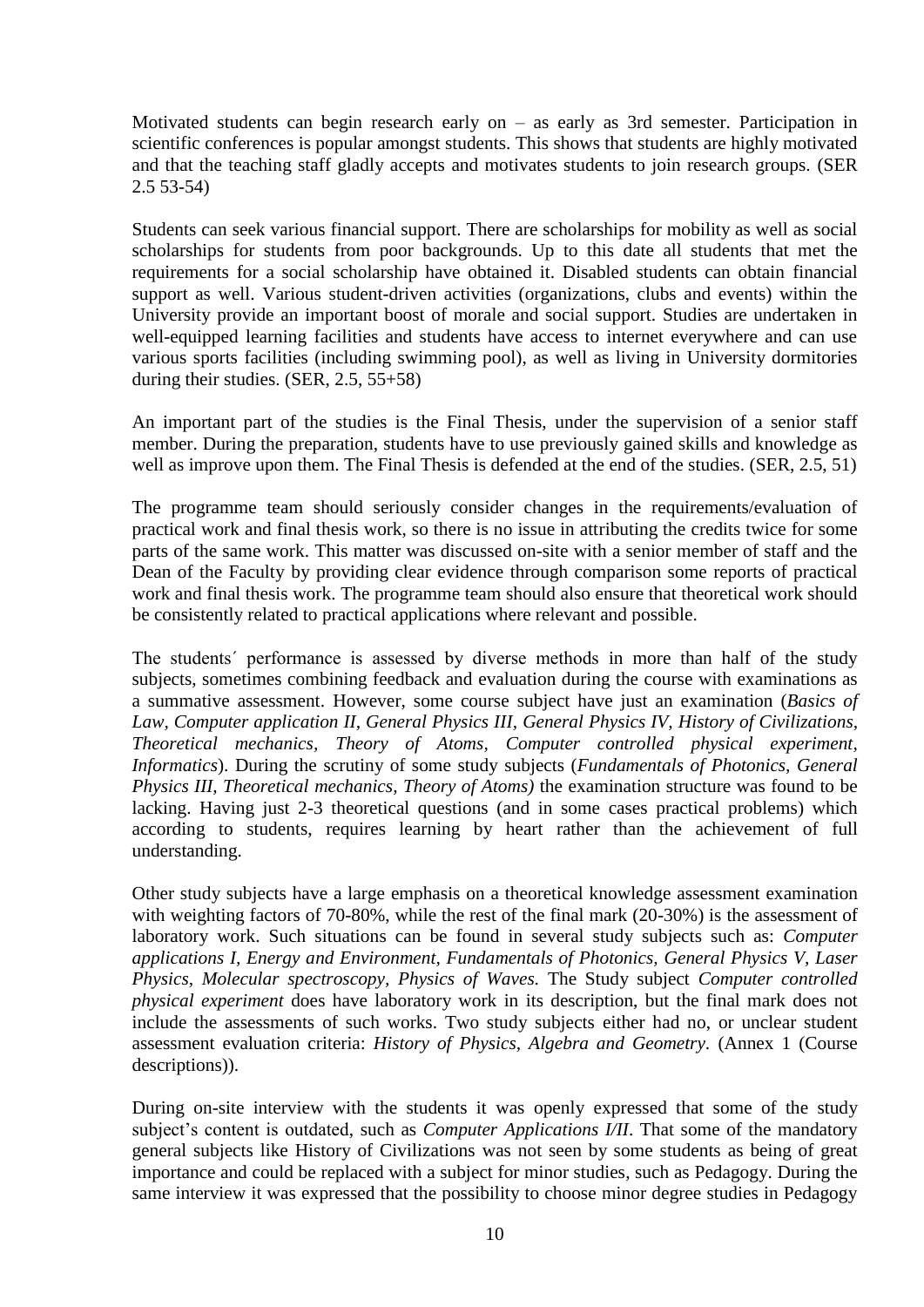makes the study process more fulfilling. During interviews with the students it was expressed that optional subjects can be chosen blindly due to the lack of the study subject description availability. This issue should be addressed and avoided in the future.

Students' opinion about the study quality is collected by the mandatory questionnaires at the end of each subject. These questionnaires evaluate the facilities, schedule of the subject, lecture and/or practical session quality, examination procedure quality. According to the results changes are made to required areas. (Annex 1 (Course descriptions), SER 2.5, 49, SER 2.6, 61), although during interviews this view was not universal. Students expressed opinion about the lack of feedback to them after the questionnaires are evaluated. This reduces the motivation in students for any further involvement in the development of the study programme and should be addressed.

There are options to abroad as an exchange student. But the use of this option is not popular. Out of 116 graduates in the past 5 years,  $25$  ( $\sim$ 20%) used the mobility option (SER, 2.5, 47 (Table. 14/15)). This relatively low percentage is mostly due to the fact that it has been possible to use ERASMUS exchange programme only from semester 6 and that most of the students are happy with quality of the studies and do not see the need to travel abroad. More effort should be put into making the information related to the exchange possibility more accessible. (SER, 2.5, 47) The operation of ERASMUS should be more equitably organised, so that Bachelor students do not have to compete for places with Master students.

Graduates are followed up by the use of personal communication; there is no University wide alumni programme. Students and the alumni are largely happy with the teaching methods during the studies, though, again, with students this view was not universal. Over a half of all the graduates of the programme continue their studies at Master level. This shows that the programme prepares the students for further scientific work. (SER, 2.5, 56-57) Some improvements are recommended in the systems being currently operated for the compilation of destination statistics. This will facilitate contact with former students.

The Study Programme Committee should be Formalised and systematised to make it alive and active to the needs and interests of students. Teaching staff should publicise topics for research (Bachelor Thesis) earlier together with a list of tutors and also publicise all opportunities for students including ERASMUS. Virtual learning practices should be more unified in terms of a policy for staff and students.

#### <span id="page-10-0"></span>*2.6. Programme management*

The overall management of the programme is in the hands of the Study Programme Committee, a body drawn from the departments of the Physics Faculty, students' self-government and representatives of social partners and Committee's Head an elected office. The work of the Committee comprises approval of course unit descriptions arising from departmental meetings, makes proposals to the Faculty Council concerning any the changes in the programme or to any changes in admission procedures. Heads of Departments also update the Study Programme Committee about any programme shortcomings in the programme together with the means of addressing them. Information concerning the quality of the programme comes from teachers, Students' Representation Office and social partners for oversight by Heads of Department who are principally concerned with the developmental profile of the programme. The study programme is administered by the Dean's office, via the Dean and the Vice-dean for academic affairs. Programme administration is a weekly agenda issue in the Dean's office. The VU Study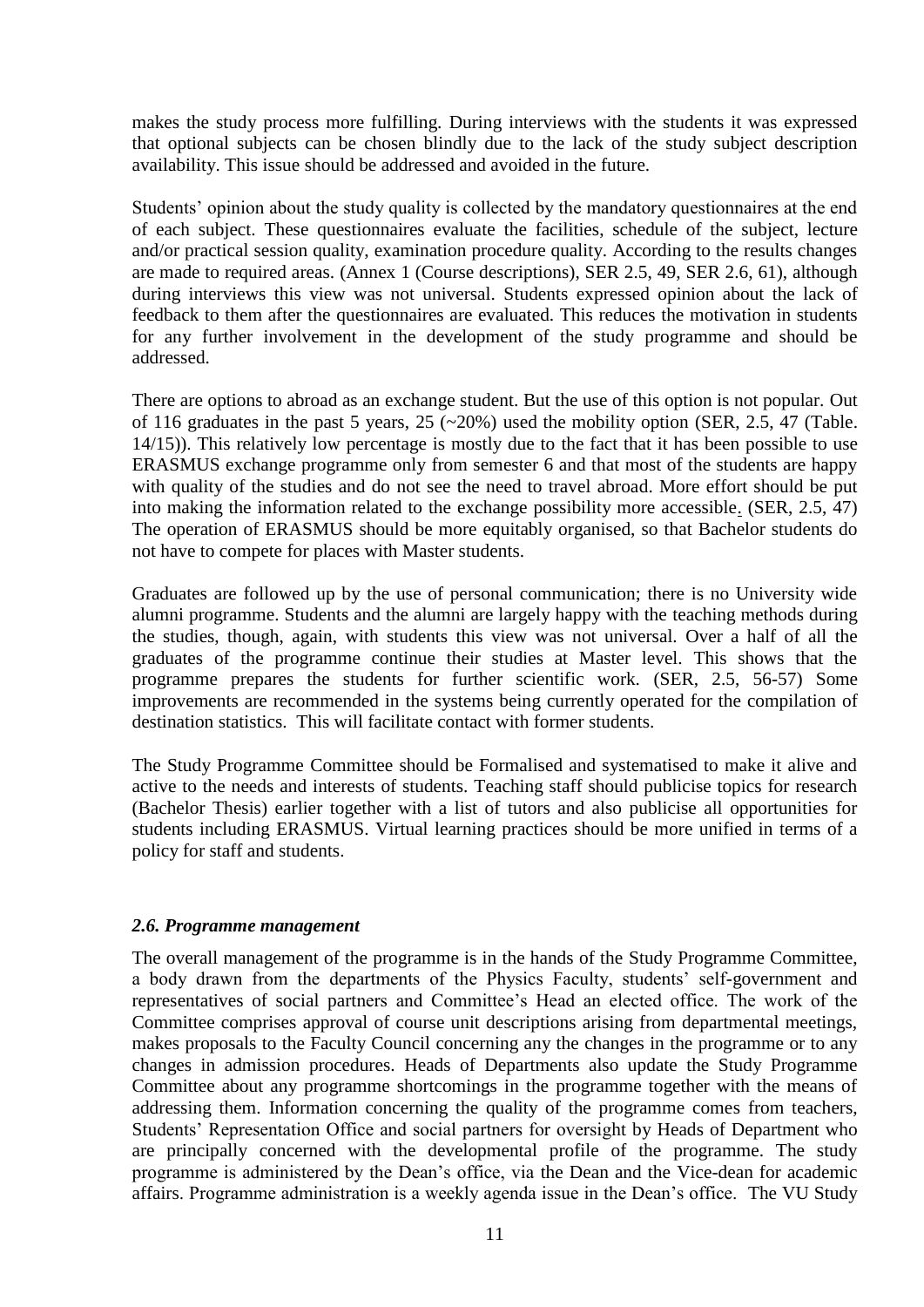Directorate is involved where there are proposals to change the study plan of the programme during its running. (SER, 2.5)

There is no mention of the European Standards and Guidelines (or other benchmarking mechanism such as the European Foundation for Quality Management (EFQM) within the programme's quality philosophy and mechanisms*.*

Evaluations on the specific course units take place following examinations at the conclusion of each semester. Surveys are organized by VU Studies Department, Quality Management division. Student participation is obligatory. Students are encouraged to express their opinion on the study fields for the collective improvement of units and programmes. All teachers are able to access the data-base and read the student responses. The Faculty administration can also access survey results about the work of any teacher; such survey results are taken into account in the assessment of a teacher's work. Student survey data also accounts for the quality of studies at Vilnius University. Table 17 of the SER provides an example of a typical student questionnaire. There is also the Total Evaluation Average (TER) in operation as a further indicator. Although there is copious and clear evidence in respect of activity in questionnaire implementation the fuller extent of the programme's (and indeed the faculty's) quality-assurance procedures seems less transparent.

Outcomes for improvement are said to be achieved through the Study Programme Committee, though no 'particular' examples are furnished. A problem with teaching quality is said to be one of academic emphasis, in that teacher evaluation tends to be more focused on research than pedagogy. This 'legal' emphasis is difficult to modify, the SER claims. However, the University does wish to re-emphasise the professional evaluation of teachers.

Centrally, the University now has a strong quality assurance system, which was positively reviewed in 2014. The programme team should make strong connections with the centre and all that is recommended there. While Stakeholders are keenly supportive and vibrant in their attitudes towards the programme generally and the good graduates who take up good and profitable employment, the levels of involvement with this programme are variable. The Review Team recommends their more formal involvement in quality assurance mechanisms, feedback, and action planning towards a strong and developmental future, in particular because many sectors are owned and run by VU graduates.

Equally the programme team, largely through the Study Programme Committee, should listen more to the student voice, the positive nature of their drive for stronger internal satisfaction and their wish for stronger engagement with the management of the programme and its development. The articulate, adroit and excellent students interviewed could be said to be 'pleading' to be listened to more systematically. Programme students are highly supportive, highly aware and yearn to be 'partners' in the learning process.

#### <span id="page-11-0"></span>**2.7. Examples of excellence \***

An outstanding programme composition dedicated to talented students Exceptional Research Indexes among teaching staff. A library that will rank amongst the finest in Lithuanian universities. Super Computer technology

#### <span id="page-11-1"></span>**III. RECOMMENDATIONS**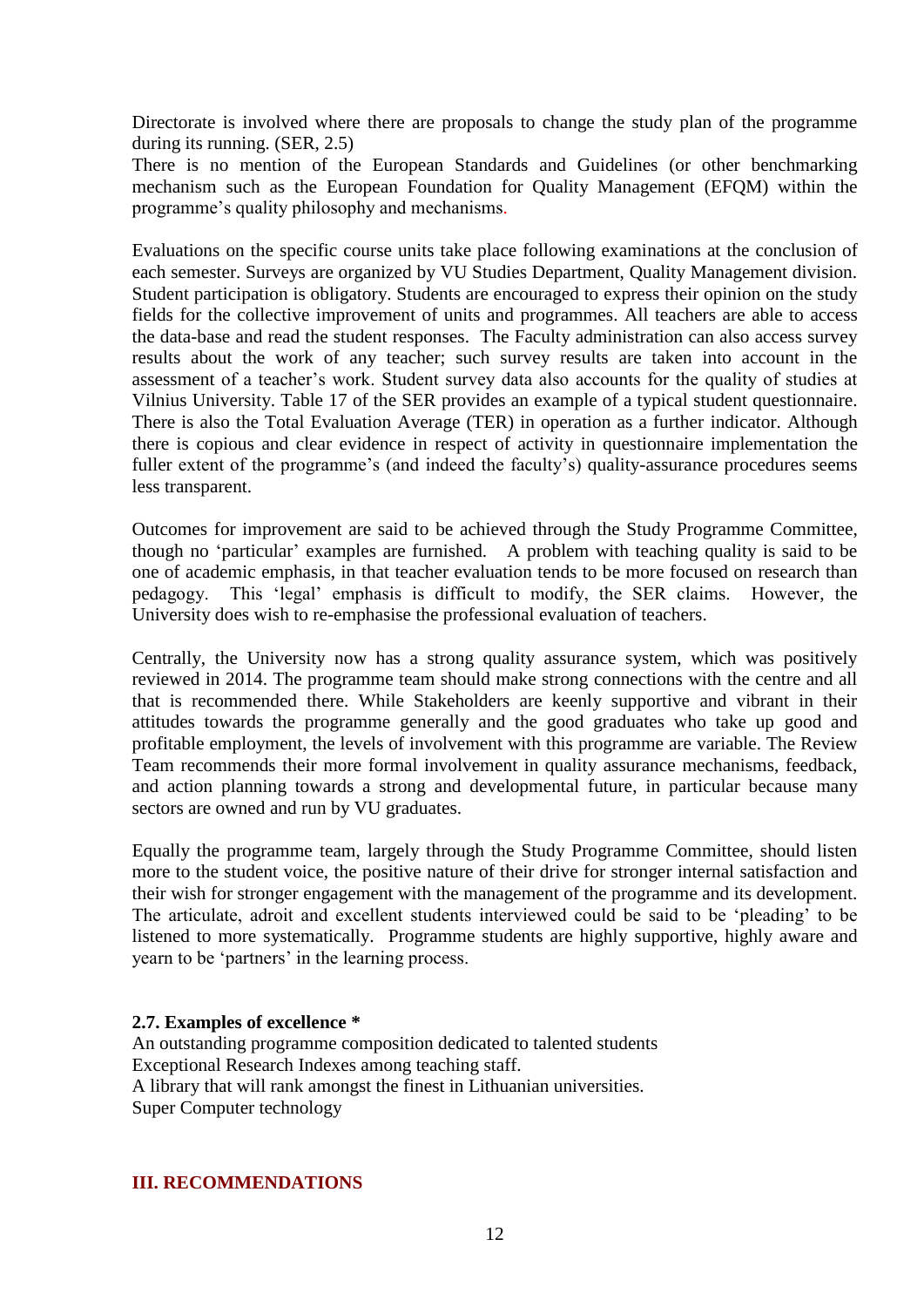## **General**

- 1. Consider engaging with some strategic staff development on:
	- a) Modern Teaching Methods;
	- b) Assessment Strategies;
- 2. Involve Social Partners and Alumni more operationally with staff students and the Curriculum;
- 3. Formalise and systematise the Study Programme Committee make it alive and active;
- 4. Publicise topics for research (Bachelor Thesis) earlier together with a list of tutors and publicise all opportunities for students, including ERASMUS – which needs some attention in terms of fairness for all;
- 5. Unify virtual learning practices;
- 6. Consider changes in requirements in requirements/evaluation of practical work and final theses work, so there is no issue in attributing the credits twice for some parts of the same work.

### **Subject: Physics**

- 1. Be more proactive in attending to the student drop-out rate
- 2. Consider some pedagogical development for lab practice technicians;
- 3. Improve student destination statistics at programme Level.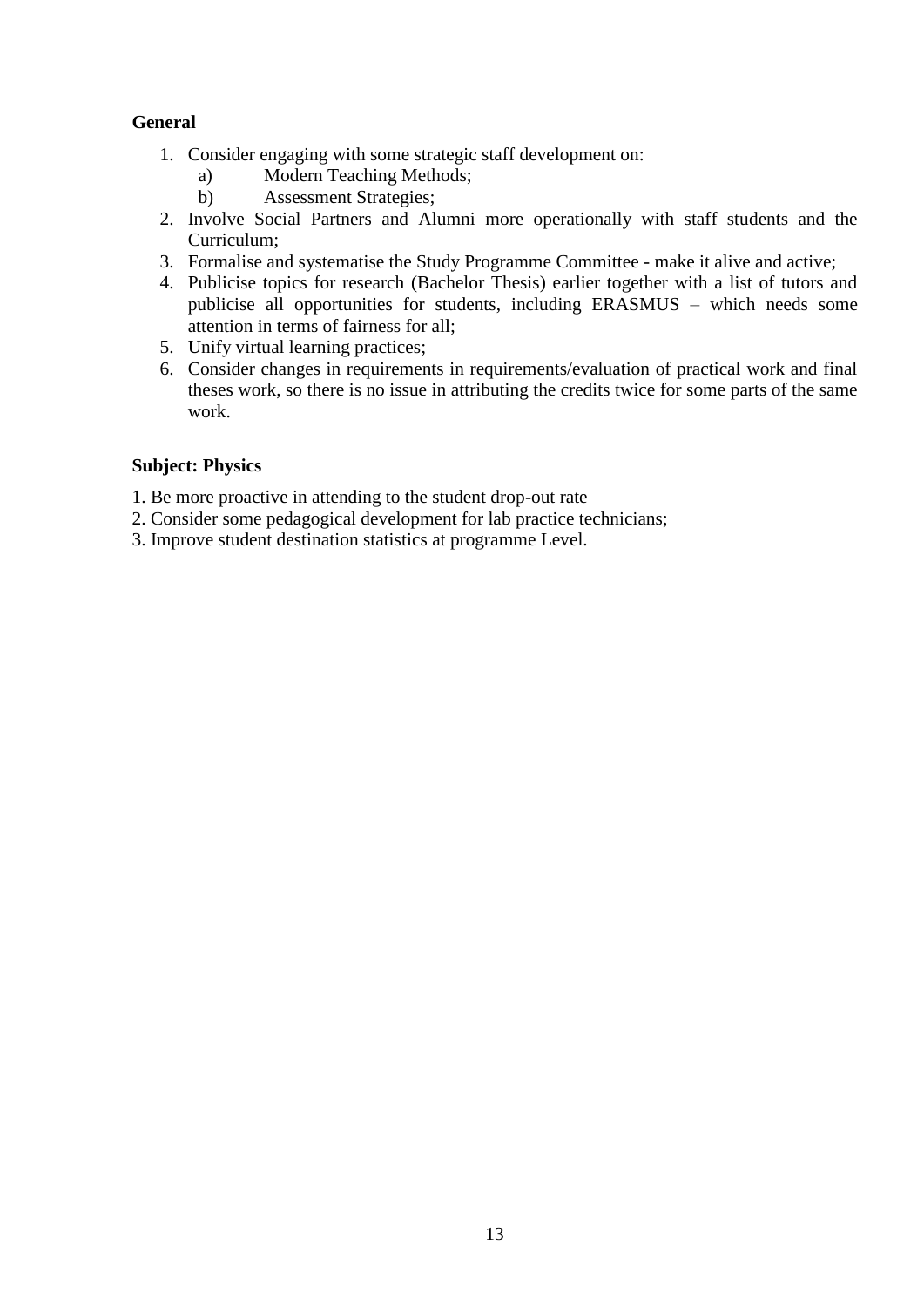## <span id="page-13-0"></span>**IV. SUMMARY**

Epistemologically, the programme aims and learning outcomes are sound in their cognitive, professional, technical and social domains. They have been designed and purposed by university teachers with high subject ideals. In complement, students are aware of learning outcomes and are attuned as to how they are applied to their work. The content of the programme is again very sound in its broad educational principles and is especially relevant to local industry and business and of course further study. The Review Team noted excellence in the composition of the study programme.

Teaching staff are talented members whose research work receives very high index scores. They are highly active in conferencing both nationally and internationally and are well known in their fields and the programme benefits from their celebrated academic achievements. Teaching staff are often well connected with influential social partners. The Review Team respects their professional standing. However, some staff development is recommended in terms of modern teaching and assessment techniques, which the Review Team believes will balance, if not enhance, the current strong traditions of teaching methodologies and their emphasis. Some pedagogical training is also recommended for lab technicians in terms of the work they do with students.

Concerning resources, they are all considered by the Review Team to be very good; in particular they were impressed with the super computer, available to all students. The programme's students can also be rightly proud of the outstanding new library, substantially equipped to meet their academic needs. Aesthetically, the new library is attractive and tasteful.

Student academic support in many ways is very good, both academically and socially. Notwithstanding, there are some matters in need of attention. These generally concern student participation in the study process, largely through the Student Study Committee, and in other matters concerning a feeling of shared ownership of the programme, effective feedback and involvement in programme development and change. Changes are also recommended for the programme team to consider in terms of assessment strategies and practice as indicated in section 5 of this report. The Review Team believes that development is required in these various respects.

Programme management could be improved with more student involvement. Systems are largely in place, though destination statistics appear to be less strong. Furthermore, the programme team should ensure that all quality assurance mechanisms fully tie into university central systems. The university's quality assurance system was positively appraised in 2014. Again the student voice should feature in programme management.

Stakeholders are keenly supportive and vibrant in their attitudes towards the programme generally and the good graduates who take up good and profitable employment. Involvement in the framework of this programme could be far stronger, especially since many sector owners are graduates from this programme or other programmes at Vilnius University. The Review Team recommends their more formal involvement in quality assurance mechanisms, feedback, and action planning towards a strong and developmental future.

In so many ways, overall, this programme is deserving of high commendation, but from the evidence provided, the Review Team believes there is work to be done in areas outlined in sections 5 and 6 of this report in particular.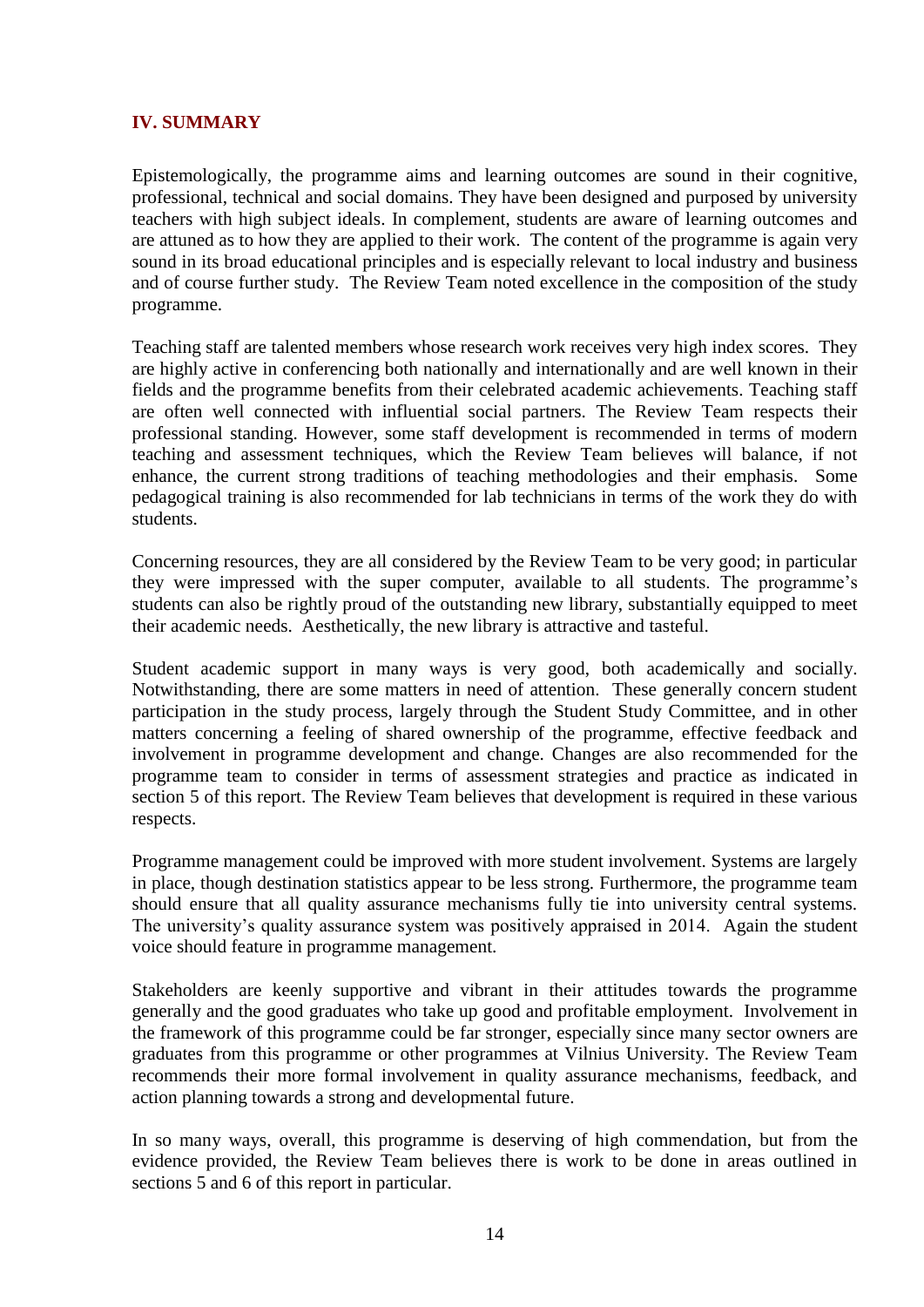## <span id="page-14-0"></span>**V. GENERAL ASSESSMENT**

The study programme *Physics* (state code – 612F30001) at Vilnius University is given positive evaluation.

| No. | <b>Evaluation Area</b>                             | <b>Evaluation of</b><br>an area in<br>points* |
|-----|----------------------------------------------------|-----------------------------------------------|
| 1.  | Programme aims and learning outcomes               |                                               |
| 2.  | Curriculum design                                  |                                               |
| 3.  | Teaching staff                                     |                                               |
| 4.  | Facilities and learning resources                  |                                               |
| 5.  | Study process and students' performance assessment |                                               |
| 6.  | Programme management                               |                                               |
|     | <b>Total:</b>                                      |                                               |

*Study programme assessment in points by evaluation areas*.

\*1 (unsatisfactory) - there are essential shortcomings that must be eliminated;

2 (satisfactory) - meets the established minimum requirements, needs improvement;

3 (good) - the field develops systematically, has distinctive features;

4 (very good) - the field is exceptionally good.

| Grupės vadovas:<br>Team leader: | Dr. Terence Clifford-Amos       |
|---------------------------------|---------------------------------|
| Grupės nariai:<br>Team members: | Prof. dr. Janis Spigulis        |
|                                 | Dr. Rynno Lohmus                |
|                                 | Prof. dr. Artūras Jukna         |
|                                 | Dr. Danas Ridikas               |
|                                 | Mr Benas Gabrielis Urbonavičius |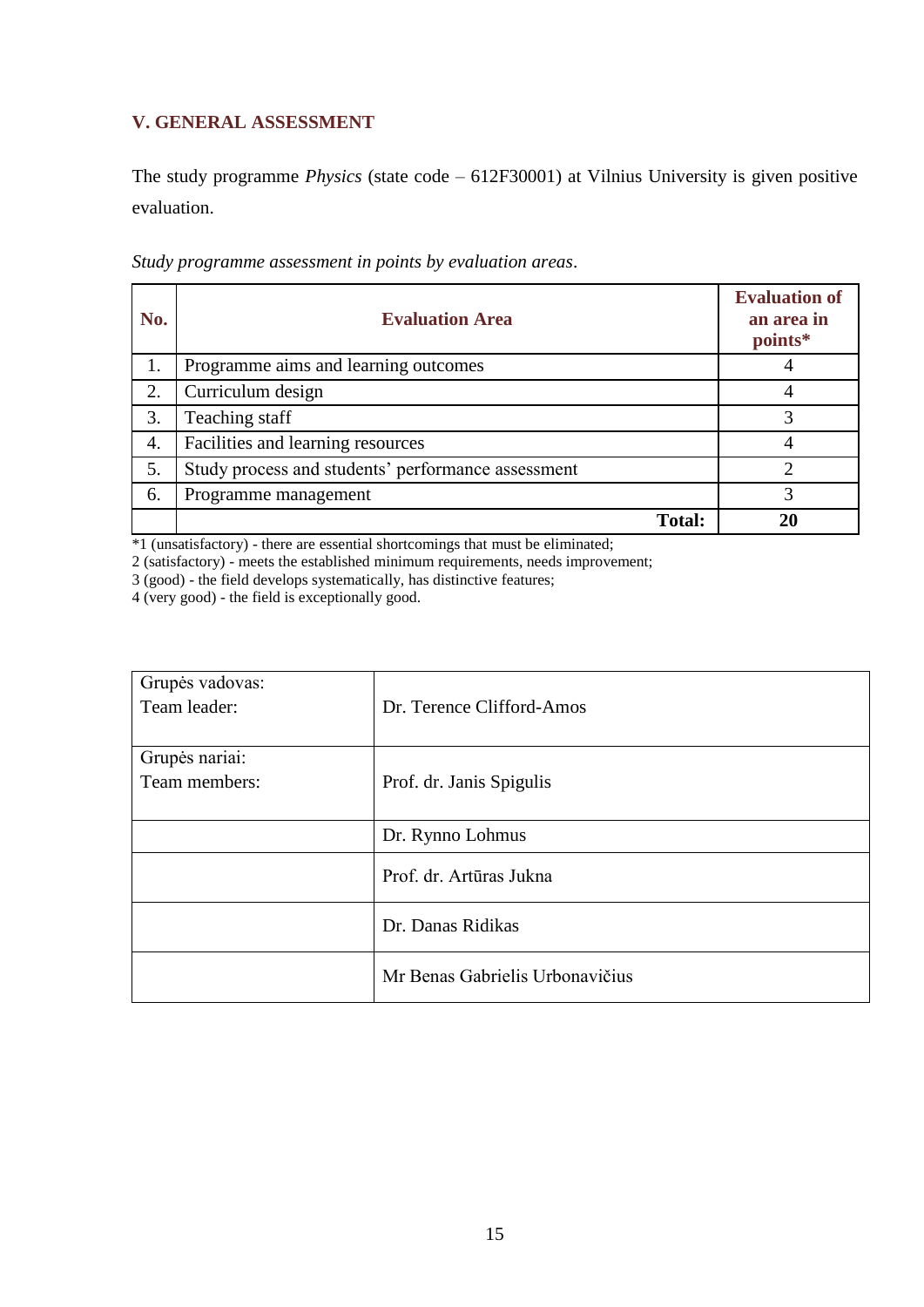## **VILNIAUS UNIVERSITETO PIRMOSIOS PAKOPOS STUDIJŲ PROGRAMOS** *FIZIKA* **(VALSTYBINIS KODAS – 612F30001) 2015-11-27 EKSPERTINIO VERTINIMO IŠVADŲ NR. SV4-309 IŠRAŠAS**

<...>

## **VI. APIBENDRINAMASIS ĮVERTINIMAS**

Vilniaus universiteto studijų programa *Fizika* (valstybinis kodas – 612F30001) vertinama **teigiamai**.

| Eil. | <b>Vertinimo sritis</b>                          | <b>Srities</b> |
|------|--------------------------------------------------|----------------|
| Nr.  |                                                  | jvertinimas,   |
|      |                                                  | balais*        |
| 1.   | Programos tikslai ir numatomi studijų rezultatai | $\overline{4}$ |
| 2.   | Programos sandara                                | $\overline{4}$ |
| 3.   | Personalas                                       | 3              |
| 4.   | Materialieji ištekliai                           | $\overline{4}$ |
| 5.   | Studijų eiga ir jos vertinimas                   | $\overline{2}$ |
| 6.   | Programos vadyba                                 | 3              |
|      | Iš viso:                                         | 20             |

\* 1 - Nepatenkinamai (yra esminių trūkumų, kuriuos būtina pašalinti)

2 - Patenkinamai (tenkina minimalius reikalavimus, reikia tobulinti)

3 - Gerai (sistemiškai plėtojama sritis, turi savitų bruožų)

4 - Labai gerai (sritis yra išskirtinė)

<...>

## **2.7. Išskirtinės kokybės pavyzdžiai**

Išsiskirianti studijų programos struktūra, skirta gabiems studentams Išskirtiniai dėstytojų mokslinių tyrimų indeksai. Biblioteka, galinti varžytis su geriausiomis Lietuvos universitetų bibliotekomis. Superkompiuterių technologijos.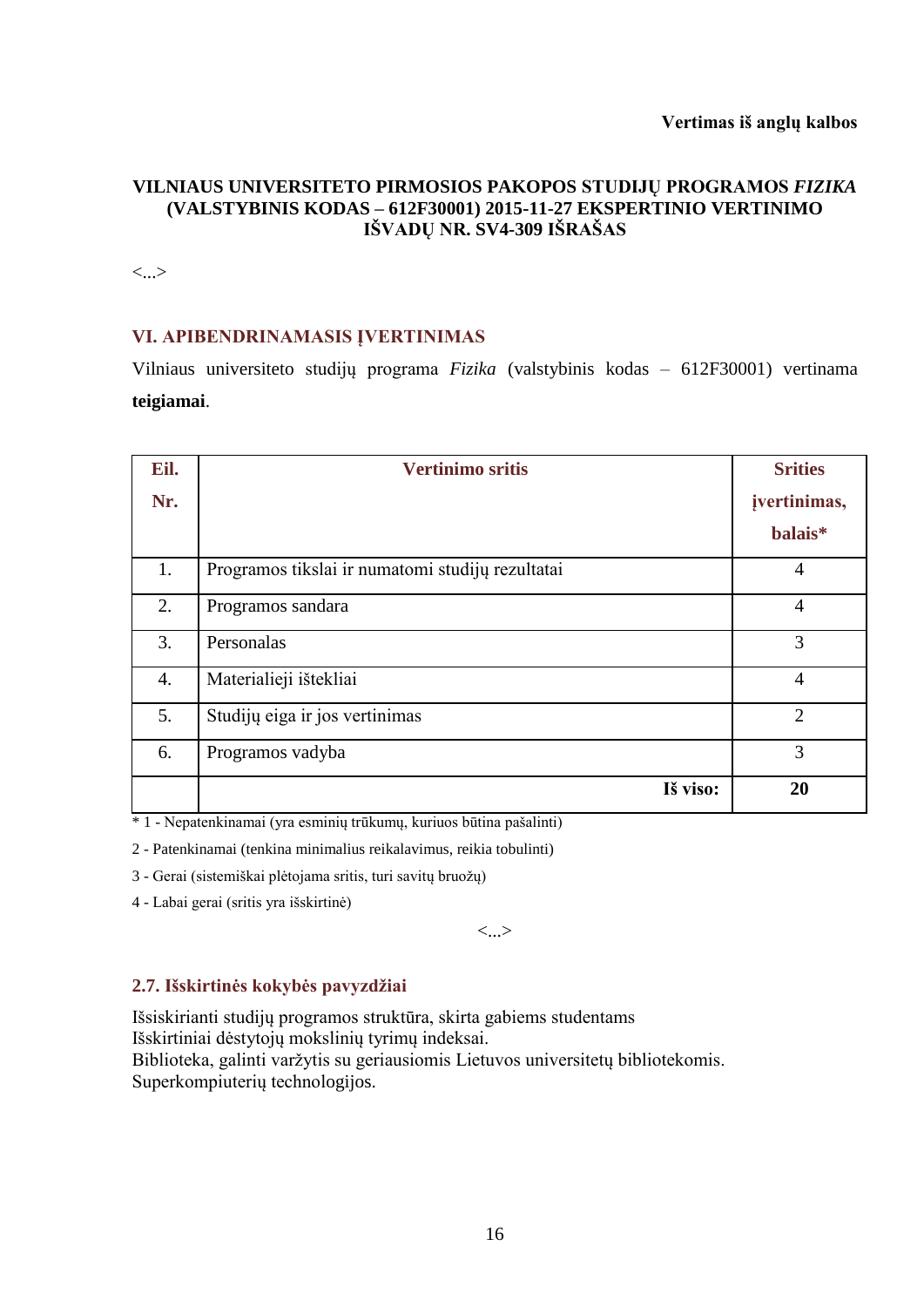## **IV. SANTRAUKA**

Šios studijų programos tikslai ir numatomi studijų rezultatai yra pagrįsti, turint omenyje pažintinį, profesinį, techninį ir socialinį aspektą. Juos parengė universiteto dėstytojai, keliantys didelius reikalavimus savo dėstomiems dalykams. Studentai yra susipažinę su numatomais studijų rezultatais ir suvokia, kaip jie taikomi jų darbui. Studijų programos turinys taip pat labai stiprus, turint omenyje taikomus pedagoginius principus, ypač susijęs su vietos pramone bei verslu ir, žinoma, tolesnėmis studijomis. Ekspertų grupė mano, kad studijų programos sandara yra puiki.

Dėstytojai – talentingi specialistai, kurių mokslinis tiriamasis darbas itin aukštai vertinamas. Dėstytojai aktyviai dalyvauja nacionalinėse ir tarptautinėse konferencijose, yra žinomi savo sričių specialistai, jų žymūs moksliniai pasiekimai naudingi šiai studijų programai. Daugelis dėstytojų palaiko glaudžius ryšius su įtakingais socialiniais partneriais. Ekspertų grupė gerbia dėstytojų profesinę reputaciją, tačiau kai kuriems jų rekomenduoja kelti profesinę kvalifikaciją šiuolaikinio dėstymo ir vertinimo metodų požiūriu, nes, ekspertų grupės nuomone, tai subalansuotų, o gal ir sustiprintų gyvuojančias dėstymo metodikų tradicijas ir jas dar labiau pabrėžtų. Pedagoginiai mokymai rekomenduojami ir kai kuriems su studentais dirbantiems techniniams laboratorijų darbuotojams.

Visi materialieji ištekliai, ekspertų grupės nuomone, labai geri; vertintojams ypač didelį dėmesį paliko superkompiuteris, kuriuo gali naudotis visi studentai. Be to, šios programos studentai gali pagrįstai didžiuotis nuostabia nauja biblioteka, įrengta taip, kad patenkintų jų akademinius poreikius. Naujoji biblioteka yra estetiškai patraukli ir skoninga.

Parama studentams (ir akademinė, ir socialinė) labai gera. Nepaisant to, reikia atkreipti dėmesį į kai kuriuos dalykus. Studentai turėtų būti labiau įtraukiami į studijų procesą, visų pirma per Studentų komitetą, ir jaustis programos šeimininkais, teikti veiksmingą grįžtamąjį ryšį ir įsitraukti į programos kūrimą bei pokyčius. Programos grupei rekomenduojama apsvarstyti pakeitimus, susijusius su vertinimo strategijomis ir praktika, kaip nurodyta šių vertinimo išvadų 5 dalyje. Ekspertų grupės manymu, tobulinimas reikalingas visais šiais atžvilgiais.

Programos vadybą būtų galima pagerinti labiau įtraukiant studentus. Sistemos didžia dalimi veikia tinkamai, nors statistika apie tai, kur įsidarbina studentai, atrodo prastokai. Be to, studijų programos komandai reikia pasirūpinti, kad visi kokybės užtikrinimo mechanizmai būtų iki galo susieti su universiteto centrinėmis sistemomis. Universiteto kokybės užtikrinimo sistema 2014 m. buvo įvertinta teigiamai.

Bet programos vadybos procese turi dalyvauti ir studentai.

Socialiniai dalininkai entuziastingai remia studijų programą ir gabius absolventus, o šiems pavyksta rasti gerą ir pelningą darbą. Dalyvavimas su programa susijusioje veikloje galėtų būti gausesnis, ypač turint omenyje, kad daugelis sektoriaus verslo savininkų yra šios arba kitų Vilniaus universitete vykdomų studijų programų absolventai. Ekspertų grupė rekomenduoja, kad jie būtų oficialiau įtraukiami į kokybės užtikrinimo mechanizmus, grįžtamojo ryšio sistemą ir veiksmų, skirtų tvirtai ir tvariai ateičiai užtikrinti, planavimo procesą.

Apskritai šią programą galima daugeliu atvejų pagirti, bet iš pateiktos informacijos ekspertų grupė sprendžia, kad dar yra ką nuveikti, ypač šių vertinimo išvadų 5 ir 6 dalyse nurodytose srityse.